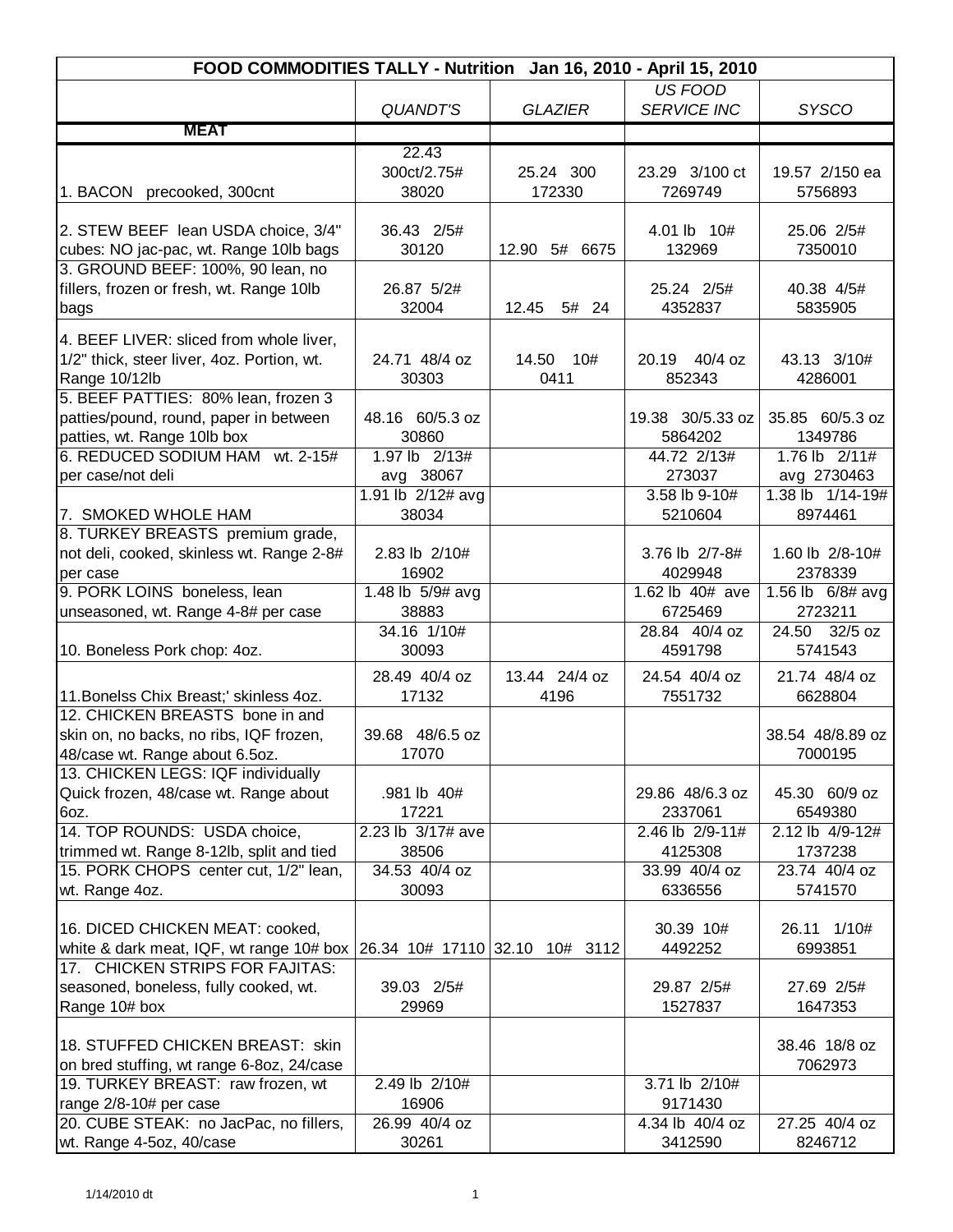|                                     |                        |                                | <b>US FOOD</b>            |                          |
|-------------------------------------|------------------------|--------------------------------|---------------------------|--------------------------|
|                                     | QUANDT'S               | <b>GLAZIER</b>                 | <b>SERVICE INC</b>        | <b>SYSCO</b>             |
| 21. COOKED ROAST BEEF: wt Range     | 2.55 lb 2/7#           |                                | 4.13 lb 2/5.5#            | 2.45 lb 2/6-8#           |
| $10#$ case                          | 30566                  |                                | 2149250                   | 6512802                  |
| 22. SALISBURY STEAK: wt. 4oz, 10#   | 25.48 40/4 oz          | 20.80 40/4 oz                  | 21.39 40/4 oz             | 49.88 120/4 oz           |
| case/JakPac acceptable              | 30260                  | 1411                           | 3116480                   | 2334480                  |
|                                     | 29.99 4/5#             |                                | 19.36 10#                 | 19.38 2/5#               |
| 23. ITALIAN SAUSAGE LINKS: wt. 4oz. | 30527                  |                                | 7401730                   | 1968130                  |
| 24. PORK BREAKFAST SAUSAGE          | 19.35 1/10#            |                                | 23.48 160/1 oz            | 15.58 160/1 oz           |
| LINKS, cooked 1oz.                  | 30487<br>31.05 28/6 oz | 18.72 24/6 oz                  | 3353729<br>23.28 24/6 oz  | 1589506                  |
| 25. BONELESS CHICKEN BREAST         | 17057                  | 793901                         | 5027305                   | 32.84 48/6 oz<br>9562885 |
|                                     | 41.39 36/4 oz          |                                | 41.54 24/7 oz             | 36.62 36/4 oz            |
| 26. CHICKEN CORDON BLEU             | 17229                  |                                | 1551423                   | 1624329                  |
| 27. PRECOOKED SLICED MEATLOAF       | 36.19 1/15#            |                                |                           | 36.00 76/3.15 oz         |
| DELUXE                              | 30454                  |                                |                           | 2138121                  |
|                                     | 20.42 2/10#            | 18.20 2/10#                    | 26.78 2/10#               | 15.65 4/5#               |
| 28. GROUND TURKEY                   | 17033                  | 43055                          | 9110693                   | 7268279                  |
| <b>FROZEN MEAT</b>                  |                        |                                |                           |                          |
| 1. PORK BBQ RIBETTES: cooked,       | 26.34 50/3.2 oz        | 24.38 53/3 oz                  | 21.01 2/5#                | 23.04 53/3 oz            |
| 100/case                            | 30252                  | 44530                          | 3298361                   | 7154263                  |
| 2. BREADED VEAL PATTY with          | 28.00 36/4.5oz         |                                |                           |                          |
| CHEESE: 40/case                     | 30429                  |                                |                           |                          |
| 3. STUFFED PEPPERS W/SAUCE:         | 51.67 4/5#             |                                | 49.80 4/83 oz             | 44.66 4/83 oz            |
| 48/case                             | 14320                  |                                | 9326299                   | 8156986                  |
| 4. STUFFED CABBAGE W/SAUCE:         | 59.73 4/5.5#           |                                | 60.82 4/92 oz             | 54.23 4/92 oz            |
| 48/case                             | 14322                  |                                | 1326305                   | 8156978                  |
|                                     |                        |                                |                           |                          |
| 5. BREADED FISH: uncooked 32/cse    | 36.90 32/5oz           |                                | 42.87 10#                 | 34.57 10#                |
| comparable to Pier 17               | 19395 Viking #06-585   |                                | 6134860                   | 2431468                  |
|                                     |                        |                                |                           |                          |
|                                     | 41.14 40/4 oz          |                                | 21.17 40/4 oz             | 53.30 25 lb              |
| 6. BREADED FISH COOKED 48/CASE      | 19440 Viking #01-424   |                                | 8389926<br>20.81 40/4 oz  | 0090423<br>23.67 40/4 oz |
| 7. UNBREADED VEAL PATTY: 40Z.       | 21.72 10# 29985        |                                | 2188803                   | 9532375                  |
|                                     | 27.23 60/2.7 oz        |                                | 28.48 60/2.75 oz          | 27.17 60/2.75 oz         |
| 8. FROZEN MANICOTTI: 60/case 3oz.   | 16077                  |                                | 3272580                   | 1042878                  |
| 9. FROZEN STUFFED SHELLS: 20Z.,     | 34.55 120/2 oz         |                                | 20.21 10#                 | 45.71 160/2 oz           |
| 120/case                            | 16098                  |                                | 9527664                   | 0082131                  |
|                                     | 20.53 10#              | 25.85 10#                      | 26.68 10#                 | 41.83 25#                |
| 10. PEPPERONI: sliced, 10# case     | 38930                  | 02563                          | 5204185                   | 1752062                  |
|                                     | 20.96 2/5#             |                                |                           | 15.02 2/5#               |
| 11. ITALIAN SAUSAGE CUBES: cooked   | 29938                  |                                |                           | 2543064                  |
| 12. BREADED CHICKEN PATTY: 30Z.,    | 23.95 49/3.25 oz       |                                | 12.16 2/5#                | 11.89 52/3.1 oz          |
| oven ready, white meat              | 17084                  |                                | 2400703                   | 6482749                  |
|                                     | 20.42 2/5#             | 23.78 10#                      | 18.11 2/160.5             | 49.67 40#                |
| 13. ITALIAN MEATBALLS: 10# BOX      | 38925<br>18.50 2/5#    | 402405<br>26.30 10#            | oz 6236020<br>2.87 lb 10# | 4288577<br>18.68 10#     |
| 14. CUBED PORK                      | 30551                  | 34237                          | 9412560                   | 1534262                  |
|                                     |                        |                                | 36.52 10#                 | 25.97 10#                |
| 15. PULLED TURKEY                   |                        | 27.60 10# 17017 28.60 10# 4647 | 8005142                   | 1282540                  |
|                                     |                        |                                | 14.32 10#                 | 18.30 10#                |
| 16. HOT DOGS                        | 12.15 10# 30500        |                                | 6338784                   | 7613680                  |
|                                     | 4.97 lb 16/1.75#       |                                |                           | 40.25 2/10#              |
| 17. BABY BACK RIBS                  | avg 38194              |                                |                           | 3014032                  |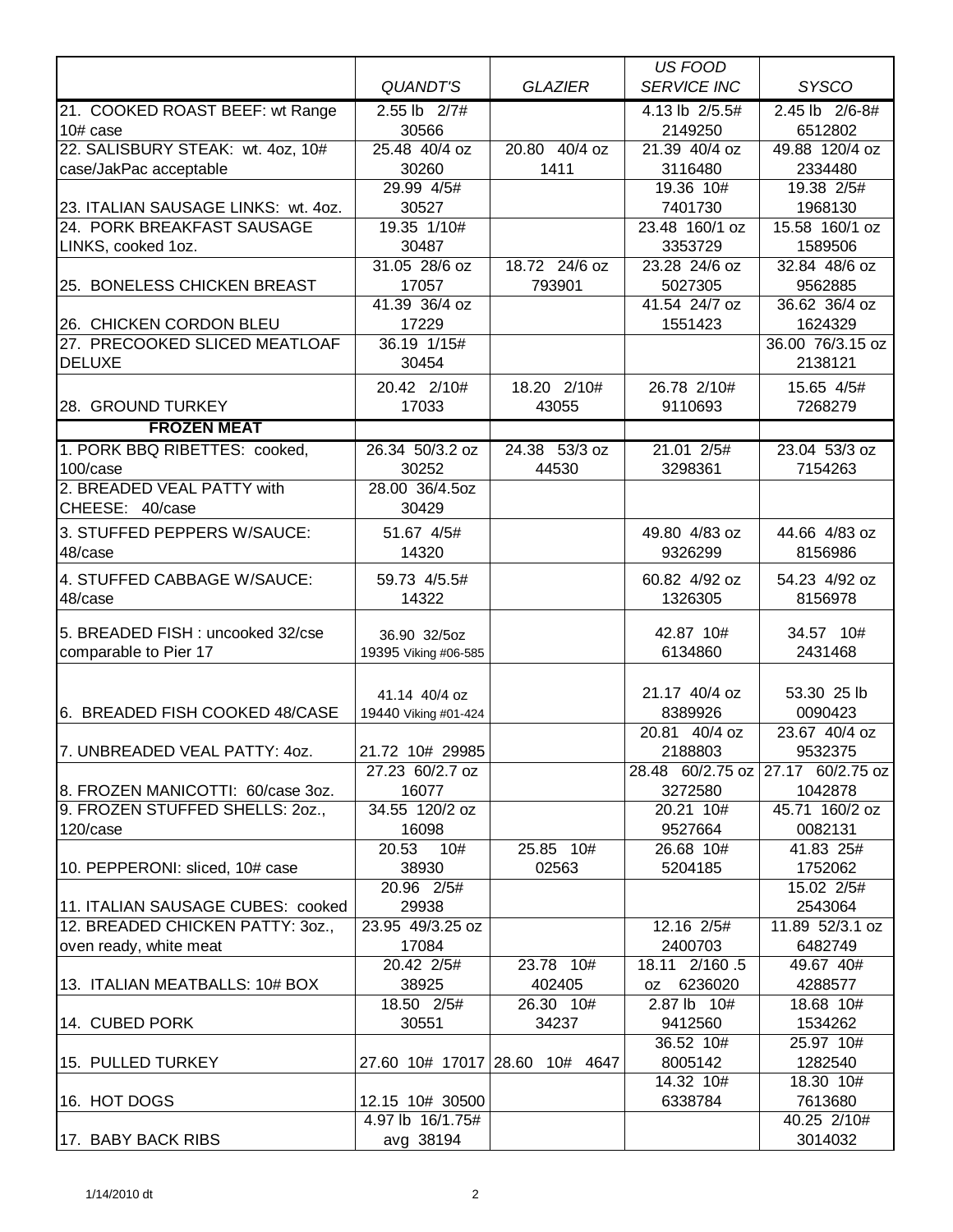|                                     |                           |                               | <b>US FOOD</b>          |                             |
|-------------------------------------|---------------------------|-------------------------------|-------------------------|-----------------------------|
|                                     | <b>QUANDT'S</b>           | <b>GLAZIER</b>                | <b>SERVICE INC</b>      | <b>SYSCO</b>                |
|                                     |                           |                               | $21.01 \ \ 10#$         | 15.64 160/1 oz              |
| <b>18. BREAKFAST TURKEY SAUSAGE</b> | 18.69 10# 16988           |                               | 3356037                 | 5393236                     |
|                                     | 35.85 40/4 oz             |                               |                         | 83.93 4/10#                 |
| 19. UNBREADED FISH FILLETS 4 oz     | 19450                     |                               |                         | 8085698                     |
| <b>FISH</b>                         |                           |                               |                         |                             |
|                                     | 36.11 6/66.5 oz           | 39.60 6/66.5 oz               | 41.33 6/66.5 oz         | 33.49 6/66.5 oz             |
| 1. TUNA FISH: 4# can                | 3099<br>51.96 24/12 oz    | 16003<br>52.00 24/12.25       | 3333770                 | 7760689<br>38.40 24/12 oz   |
| 2. TUNA FISH: 12 oz can             | 3092                      | oz 01164                      |                         | 8524357                     |
| <b>EGGS</b>                         |                           |                               |                         |                             |
|                                     |                           | 34.09 20#                     | 41.59 25#               | 26.76 2/10#                 |
| 1. PEELED HARD COOKED: 20#          | 18.16 10# 38000           | 20123                         | 5723465                 | 5826500                     |
|                                     | 39.09 15/2#               | 31.10 15/2#                   | 30.75 15 doz            | 27.51 12/2#                 |
| 2. PASTEURIZED EGGS: 15/2#          | 10063                     | 81350                         | 1323872                 | 6296404                     |
|                                     | 200/1oz<br>30.38          | 100/1.25<br>25.40             | 31.71 144/1.75 oz       | 28.43 200/1 oz              |
| 3. EGG PATTIES - frozen             | 10078                     | oz 30636                      | 6001218                 | 9546797                     |
| <b>PASTA</b>                        |                           |                               |                         |                             |
|                                     | 13.42 10/2#               | 18.70 2/10#                   | 12.99 2/10#             | 12.22 2/10#                 |
| 1. SPAGHETTI                        | 6746                      | 53091                         | 997692                  | 0449280                     |
|                                     | 13.42 10/2#               | 18.70 2/10#                   | 12.99 2/10#             | 13.31 2/10#                 |
| 2. ELBOW MACARONI                   | 6747                      | 53097                         | 993063                  | 0448753                     |
| 3. ZITI                             | 8.11<br>10/1#<br>6742     | 18.70 2/10#<br>53099          | 16.91 2/10#<br>3327681  | 13.62 20#<br>0447508        |
|                                     | 22.93 2/10#               | 23.20 2/10#                   | 21.67 2/10#             | 19.98 2/10#                 |
| 4. SPIRALS: tricolored              | 6896                      | 53101                         | 2328805                 | 5588017                     |
|                                     |                           |                               | 26.59 50#               | 11.42 25#                   |
| 5. RICE: par boil                   | 14.18 25# 4987            |                               | 2328193                 | 7905441                     |
|                                     | 16.23 12/1#               |                               | 8.63 10#                | 12.18 10#                   |
| 6. LASAGNA NOODLES                  | 6722                      |                               | 997569                  | 4933164                     |
|                                     | 10.50 10/1#               | 11.70 2/5#                    | 11.80 2/5#              | 10.36 2/5#                  |
| 7. EGG NOODLES                      | 6739                      | 53103                         | 7328651                 | 5588033                     |
| 8. FROZEN RAVIOLI                   | 19.15 300/.65 oz<br>16095 |                               | 23.69 280 ea<br>5329123 | 15.13 220/.58 oz<br>1314822 |
| <b>BAKING PRODUCTS</b>              |                           |                               |                         |                             |
|                                     |                           |                               |                         |                             |
| 1. FLOUR                            | 13.90 2/25#<br>6539       | 16.50 2/25#<br>1902           | 16.02 2/25#<br>2330942  | $7.51$ 25#<br>4014395       |
|                                     | $26.91$ 50#               |                               | 28.30 50#               | 30.28 50#                   |
| 2. SUGAR, GRANULATED                | 4631                      | 33.30 50# 0013                | 8383283                 | 4782694                     |
|                                     | 22.79 12/2#               | 24.48 24/1#                   | 20.37 12/2#             | 31.03 50#                   |
| 3. SUGAR, CONFECTIONERY             | 4633                      | 5100                          | 7028418                 | 1854918                     |
|                                     |                           |                               | 30.24 50#               | 31.40 50#                   |
| 4. SUGAR, BROWN                     |                           | 31.99 50# 4617 35.35 50# 0970 | 2033744                 | 1854926                     |
|                                     |                           |                               | 35.91 50#               | 30.10 50#                   |
| 5. SHORTENING                       | 29.22 50# 7200            |                               | 8051229                 | 4132007                     |
|                                     | 28.78 6/gal               | 29.60 6/gal                   | $34.52$ 6/gal           | 31.98 6/gal                 |
| <b>6. VEGETABLE OIL</b>             | 7268<br>16.67 24/1#       | 10162<br>16.10 24/1#          | 7655798<br>15.47 24/1#  | 5633003<br>16.43 24/1#      |
| 7. CORN STARCH                      | 5207                      | 50530                         | 4009908                 | 4032991                     |
|                                     | 11.81 12/2#               |                               | 14.01 12/2#             | 12.66 12/24 oz              |
| 8. BAKING SODA                      | 4440                      |                               | 1043975                 | 4950598                     |
|                                     | 31.90 6/5#                |                               | 47.90 6/5#              | 41.76 6/5#                  |
| 9. BAKING POWDER                    | 4451                      | 9.60<br>5# 84581              | 4366605                 | 9919523                     |
|                                     |                           |                               |                         | 16.48 5/2#                  |
| 10. COCONUT: unsweetened            | 45.25 25# 4566 16.30      | 5/2# 787                      |                         | 4510921                     |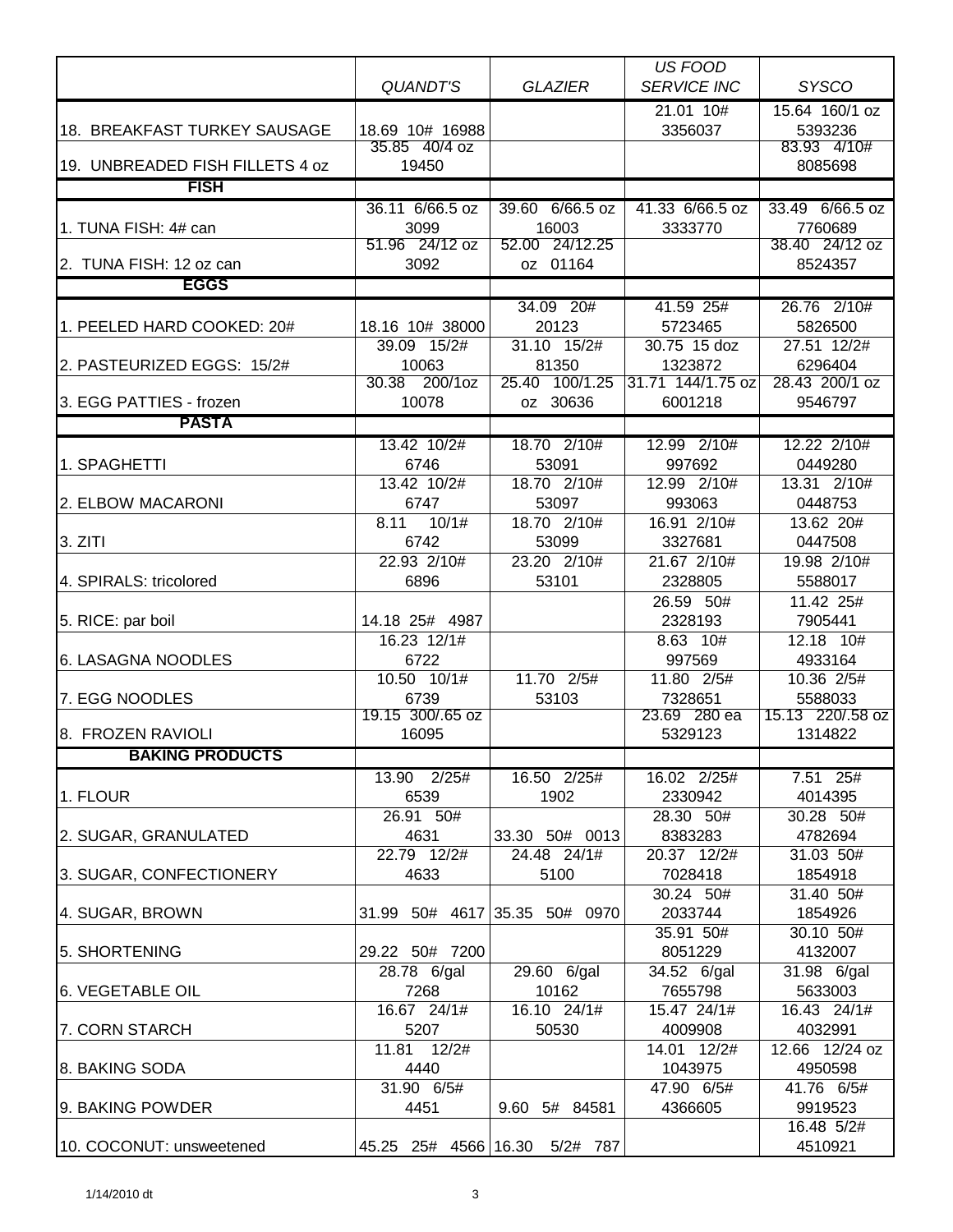|                                                    |                           |                | <b>US FOOD</b>              |                                               |
|----------------------------------------------------|---------------------------|----------------|-----------------------------|-----------------------------------------------|
|                                                    | QUANDT'S                  | <b>GLAZIER</b> | <b>SERVICE INC</b>          | <b>SYSCO</b>                                  |
|                                                    | 43.88 25#                 |                | 46.61 25#                   | 47.18 25#                                     |
| 11. SEMI-SWEET CHOCOLATE CHIPS                     | 4468                      |                | 5004940                     | 4015137                                       |
|                                                    | 35.55 3/2#                |                | 17.00 5#                    | 18.34 3/2#                                    |
| 12. WALNUTS                                        | 4815                      |                | 1521475                     | 4645404                                       |
|                                                    | 37.26 6/5#                | 42.72 6/5#     | 40.17 6/5#                  | 35.33 6/5#                                    |
| 13. PEANUT BUTTER                                  | 4124                      | 333266         | 4327581                     | 4009189                                       |
|                                                    | 40.19 6/3.5#              | 42.72 4/3.5#   | 38.57 4/3.6#                | 38.20 4/3.56#                                 |
| 14. CHIX STUFFING MIX<br><b>INDIVIDUAL CEREALS</b> | 5005                      | 11600          | 3013489                     | 4396404                                       |
|                                                    |                           |                |                             |                                               |
| 1. CHEERIOS - Individual                           | 19.07<br>96 6559          |                | 22.04 96/.687 oz<br>2013514 | 17.62 96/.75 oz<br>5594049                    |
|                                                    |                           |                |                             |                                               |
|                                                    |                           |                | 22.04 96/.687 oz            | 17.62 96/.75 oz                               |
| 2. CORN FLAKES - Individual                        | 19.07 96 6555<br>19.07 96 |                | 1024512<br>22.44 96/1.25 oz | 5593967<br>18.84 96/1.25 oz                   |
| 3. RAISIN BRAN - Individual                        | 6558                      |                | 4002085                     | 5594015                                       |
|                                                    | 25.24 96                  |                | 22.44 96/.625 oz            | 23.85 96/ 5/8 oz                              |
| 4. SPECIAL K - Individual                          | 6588                      |                | 7002074                     | 4044699                                       |
|                                                    | 19.07 96                  |                | 22.44 96/.625 oz            | 17.54 96/.75 oz                               |
| 5. RICE CRISPIES - Individual                      | 6560                      |                | 6002075                     | 5594023                                       |
|                                                    | 40.60 12/28 oz            |                |                             | 22.17 12/28 oz                                |
| 6. CREAM OF WHEAT - Bulk                           | 6650                      |                | 40.87 12/28 oz<br>9007550   | 8562639                                       |
|                                                    |                           |                | 9.09 48/1 oz                | 26.20 144/.98 oz                              |
| 7. OATMEAL - Individual                            | 9.82 48 6663              |                | 3168424                     | 8562662                                       |
|                                                    | 32.33 12/42 oz            |                | 17.51 50#                   | $\overline{27.36}$ 50#                        |
| 8. OATMEAL - Bulk                                  | 6648                      |                | 2000537                     | 9183062                                       |
|                                                    |                           |                | 30.78 70/1.2 oz             | 26.26 70/1.06 oz                              |
| 9. SHREDDED WHEAT - Individual                     | 27.27 70 6326             |                | 3489432                     | 6199269                                       |
| 10. SHREDDED WHEAT - Bulk                          |                           |                |                             |                                               |
|                                                    |                           |                | 50.14 12/12 1 oz            | 52.09 12/12 ct                                |
| 11. CREAM OF WHEAT - Individual                    |                           |                | 496463                      | 5503448                                       |
| <b>DESSERT MIXES</b>                               |                           |                |                             |                                               |
|                                                    | 51.28 6/5#                |                | 46.56 6/5#                  | 46.57 6/5#                                    |
| 1. BANANA NUT MUFFIN MIX                           | 6436                      |                | 3013430                     | 4133708                                       |
|                                                    | $\overline{26.50}$ 6/5#   |                | 19.78 6/5#                  | 58.58 6/78 oz                                 |
| 2. BLUEBERRY MUFFIN MIX                            | 6415                      |                | 4386884                     | 4664504                                       |
|                                                    |                           |                | 18.80 6/5#                  | 30.77 6/5#                                    |
| 3. BASIC MUFFIN MIX                                | 24.83 6/5# 6414           |                | 6418834                     | 4947958                                       |
|                                                    | 25.86 6/5#                |                | 21.27 6/5#                  | 21.74 6/5#                                    |
| 4. BROWNIE MIX                                     | 6505                      |                | 7316490                     | 9031584                                       |
|                                                    | 44.12 12/16 oz            |                | 35.04 12/1#                 | 35.59 12/16 oz                                |
| 5. ANGELFOOD CAKE                                  | 6301<br>24.78 6/5#        |                | 9006636                     | 4045621                                       |
| <b>6. SPICE CAKE MIX</b>                           | 6450                      |                | 43.99 6/5#<br>2000180       |                                               |
|                                                    |                           |                |                             | 2/11# 45.14 choc                              |
| 7. READY TO SPREAD ICING: MUST                     | 55.60 6/6.5#              |                | 45.33 2/11#                 | fudge 4158929 /                               |
| BE SHELF STABLE CHOCOLATE &                        | van 6519 / choc           |                | choc 1008267 /              | 41.51 vanilla                                 |
| <b>VANILLA</b>                                     | 6520                      |                | van 1004290                 | 4046124                                       |
|                                                    | 25.79 6/5# 6744           |                |                             | 6/5# 19.36 yel 9316498 6/5# 19.63 yel 6530406 |
| 8. CAKE MIXES:                                     | Yel / 6442 Choc /         |                | & wht 8316499 / 32.86       | / 19.61 wh 6530422 /                          |
| Yellow/White/Chocolate                             | 6755 Wh                   |                | choc 3027174                | 21.57 dev food 6530372                        |
|                                                    | 66.61 50# 7063            |                | 54.96 6/5#                  | 54.95 6/5#                                    |
| 9. CARROT CAKE MIX                                 | *special order*           |                | 1008374                     | 4045647                                       |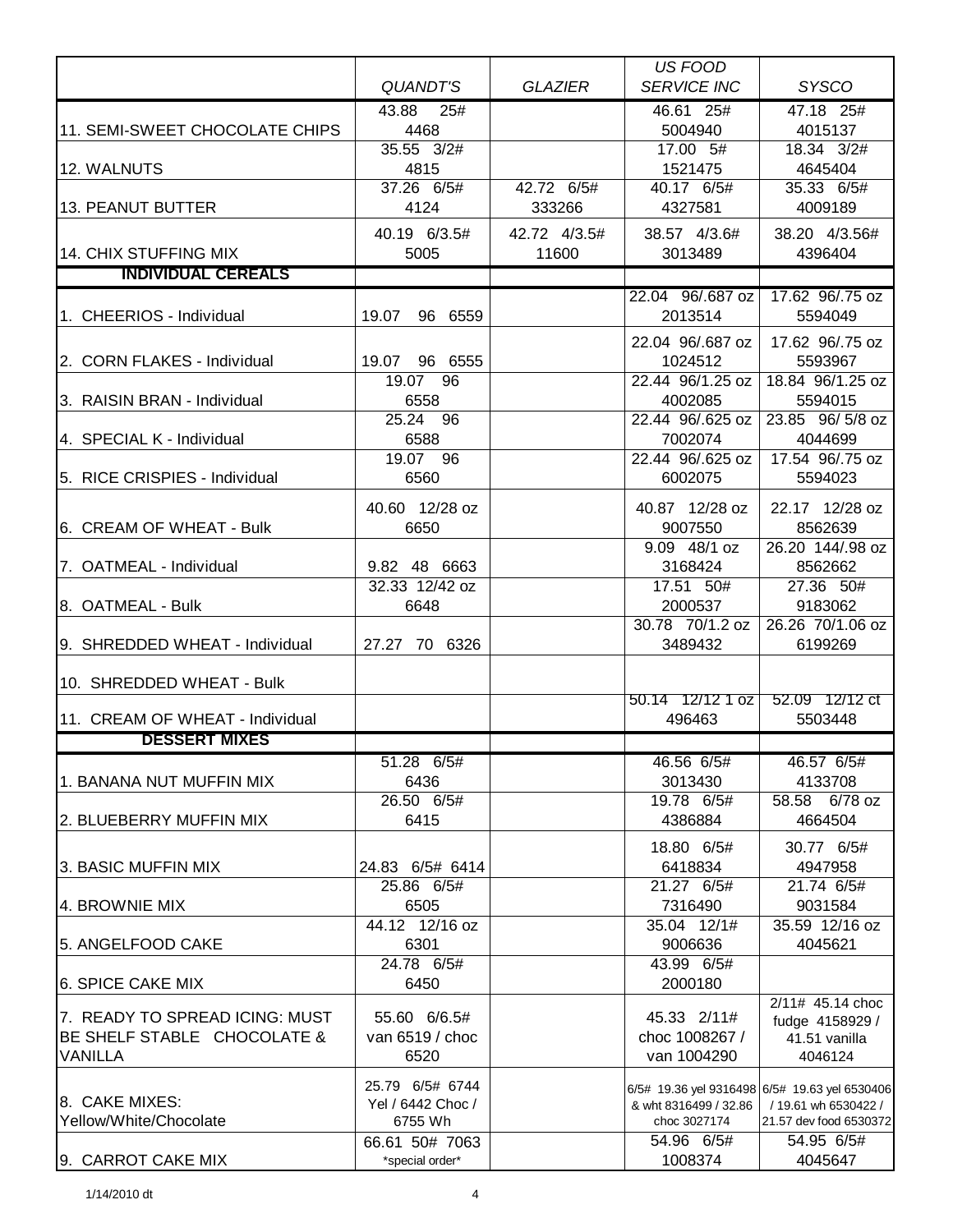|                                    |                      |                | US FOOD            |                        |
|------------------------------------|----------------------|----------------|--------------------|------------------------|
|                                    | QUANDT'S             | <b>GLAZIER</b> | <b>SERVICE INC</b> | <b>SYSCO</b>           |
|                                    |                      |                |                    |                        |
|                                    |                      |                |                    | 6/16 oz 22.82          |
| 10. DIABETIC CAKE MIXES:           |                      |                |                    | W:6094528 / 22.85      |
| Yellow/White/Chocolate             |                      |                |                    | C:6094536              |
| 11. SMOOTH SPREAD ICING (add       |                      |                |                    | 50.76 6/5#             |
| water)                             |                      |                |                    | 4046116                |
|                                    |                      |                |                    | 6/500gr 52.57 choc     |
|                                    |                      |                |                    | dark:5368743 / 10/8.75 |
|                                    | 91.37 25# choc       |                | 37.39 6/16 oz      | oz 46.82 choc milk     |
| 12. MOUSSE MIX                     | 9891 / van 9892      |                | 4007522            | 4917530                |
|                                    |                      |                | 113.19 6/3.75#     | 49.77 6/24 oz          |
| 13. EGG CUSTARD - No Bake          |                      |                | 6049928            | 5586086                |
|                                    | 70.31 6/4#           |                | 51.20 6/4#         | 58.31 6/4#             |
| 14. CHEESECAKE                     | 6509                 |                | 5351887            | 9919390                |
|                                    | 24.62 6/5#           |                | 46.36 6/5#         | 25.27 6/5#             |
| 15. GINGERBREAD MIX                | 6446                 |                | 7000177            | 8946451                |
|                                    | 23.26 6/5#           |                | 19.62 6/5#         | 19.88 6/5#             |
| 16. CORN MUFFIN MIX                | 6413                 |                | 2316503            | 4906459                |
| <b>COOKING PRODUCTS</b>            |                      |                |                    |                        |
|                                    | $41.35$ 6/1#         | 66.90 12/1#    | $25.56$ 6/1#       | 21.56 6/15 oz          |
| 1. BEEF SOUP BASE LOW SODIUM       | 8692 *special order* | 75851          | 3347044            | 6057533                |
| 2. CHICKEN SOUP BASE LOW           | 41.35 6/1# 8693      | 61.80 12/1#    | 22.00 6/1#         | 20.64 6/15 oz          |
| <b>SODIUM</b>                      | *special order*      | 75850          | 1347046            | 6057541                |
|                                    |                      |                | 11.07 gal          | 33.08 6/.5 gal         |
| 3. SOY SAUCE LOW SODIUM            |                      |                | 2050326            | 4897641                |
|                                    | 30.46 8/1#           | 32.16 8/13 oz  | 28.90 8/13 oz      | 21.30 6/11.3 oz        |
| 4. PORK GRAVY MIX                  | 8746                 | 30132          | 5203963            | 9829748                |
|                                    | 30.46 8/17 oz        | 32.08 8/1#     | 28.85 $8/1#$       | 22.60 8/15 oz          |
| 5. TURKEY GRAVY MIX                | 8758                 | 60003          | 1203959            | 6799787                |
|                                    | 54.49 6/10#          | 53.34 6/10#    | 47.66 6/10#        | 56.76 6/10#            |
| 6. SAUSAGE GRAVY                   | 6805                 | 408663         | 3351475            | 4958542                |
|                                    | 19.33 4/gal          | 28.76 4/gal    | 15.71 4/gal        | 5.65 gal               |
| 7. WORCESTERSHIRE SAUCE            | 8268                 | 41470          | 5187299            | 4007894                |
|                                    | 22.50 6/5#           | 24.72 6/5#     |                    | 19.11 6/5#             |
| 8. PANCAKE MIX                     | 6432                 | 102022         |                    | 5301643                |
|                                    | 40.80 6/5#           |                | 38.21 6/5#         | 19.19 6/5#             |
| 9. BISQUICK MIX                    | 6502                 |                | 6002315            | 8463895                |
| 10. INSTANT BROTH & SEASONING -    | 30.48 6/50 ct        |                |                    |                        |
| <b>BEEF</b>                        | 8788 *special order* |                |                    |                        |
| 11. INSTANT BROTH & SEASONING -    | 30.48 6/50 ct        |                |                    |                        |
| <b>CHICKEN</b>                     | 8789 *special order* |                |                    |                        |
| <b>SALAD DRESSINGS</b>             |                      |                |                    |                        |
|                                    | 33.62 4/gal          |                | 42.14 4/gal        | 28.78 4/gal            |
| 1. SALAD DRESSING Low Fat Ranch    | 8309                 |                | 46466              | 4086575                |
|                                    |                      |                | 35.02 4/gal        | 21.32 4/gal            |
| 2. SALAD DRESSING Low Fat French   |                      |                | 46441              | 4086567                |
| 3. SALAD DRESSING Low Fat Thousand |                      |                | 37.04 4/gal        |                        |
| Island                             |                      |                | 46458              |                        |
| 4. SALAD DRESSING Low Fat Golden   | 22.69 4/gal          |                | 19.04 4/gal        | 20.09 4/gal            |
| Italian                            | 8306                 |                | 3328960            | 4488946                |
| <b>SPICES</b>                      |                      |                |                    |                        |
|                                    | 33.16 6/25 oz        |                | 21 oz<br>6.51      | 15.06 5#               |
| 1. GARLIC 1.5#                     | 9361                 |                | 2501161            | 3558129                |
|                                    | 31.34 6/16 oz        | 5.50 20 oz 426 | 7.95 16 oz         | 3.83 16 oz             |
|                                    | 9304                 |                | 760447             | 9644980                |
| 2. PEPPER $1#$                     |                      | 5.40 16 oz 472 |                    |                        |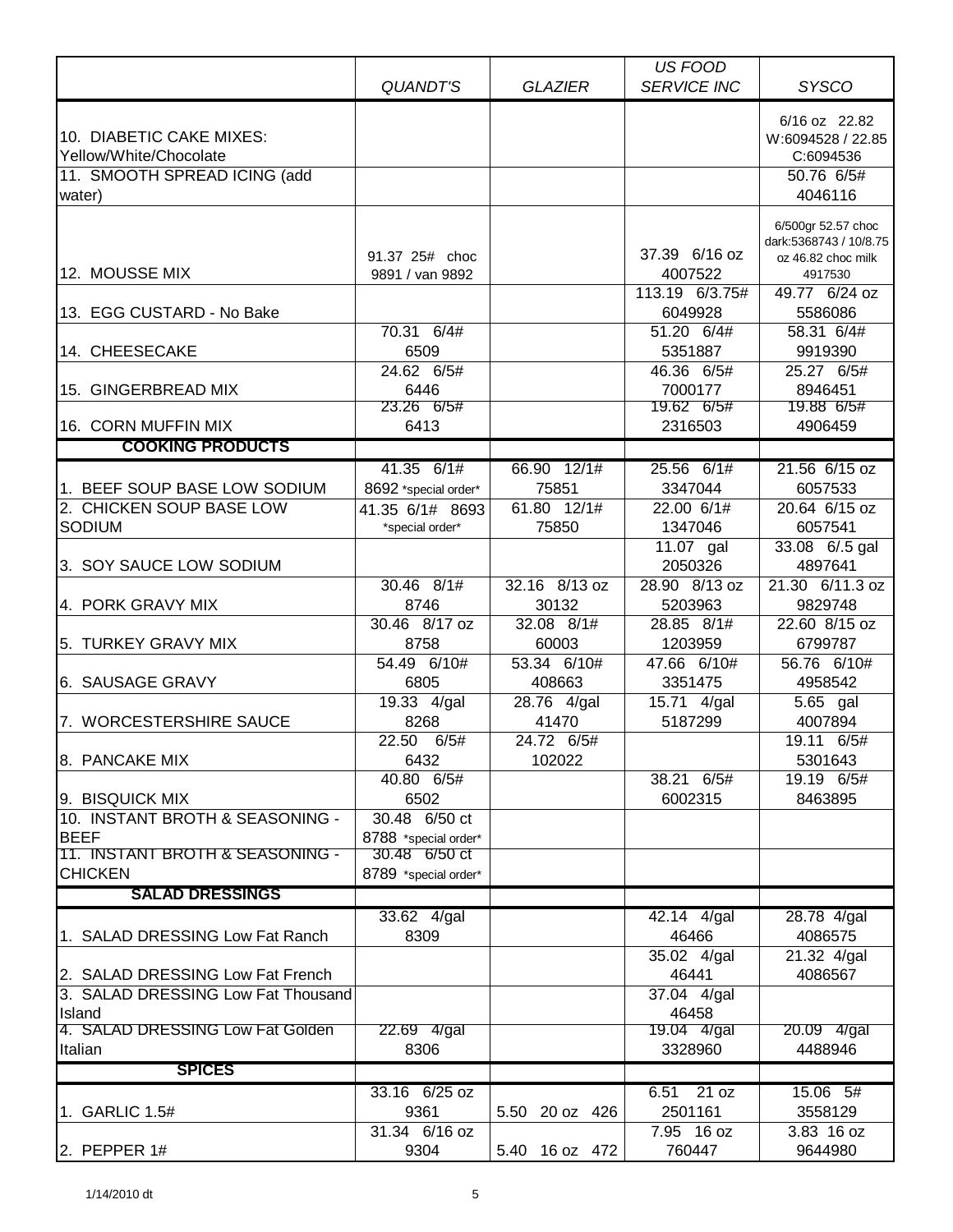|                               |                        |                       | <b>US FOOD</b>                  |                                   |
|-------------------------------|------------------------|-----------------------|---------------------------------|-----------------------------------|
|                               | <b>QUANDT'S</b>        | <b>GLAZIER</b>        | <b>SERVICE INC</b>              | <b>SYSCO</b>                      |
|                               | 28.68 6/5 oz           |                       | 4.43 5.5 oz                     | 4.40 24 oz                        |
| 3. BASIL LEAVES 5.5 oz        | 9303                   | 3.10 1.5 oz 406       | 760041                          | 0158816                           |
|                               | 29.97 6/1 oz           |                       | 4.20 1 oz                       | 4.43 1.35 oz                      |
| 4. CHIVES, DRIED 1.12 oz      | 9311                   | 3.34 1.5 oz 418       | 760140                          | 5913694                           |
|                               | 34.74 3/10 oz          |                       | 9.55 11 oz                      | 7.28 10 oz                        |
| 5. PARSLEY FLAKES 11 oz       | 9342                   | 7.71<br>10 oz 468     | 760868                          | 5229265                           |
|                               | 66.16 6/3#             |                       | 42.19 15#                       | 30.66 6/2#                        |
| 6. ONIONS 3# dehydrated       | 1856                   |                       | 2231124                         | 5865498                           |
| 7. POULTRY SEASONING 10 oz    | 56.65 6/12 oz<br>9352  | $3.55$ 14.5 oz<br>486 | 4.32 9 oz<br>6085211            | 6.59 12 oz<br>5229562             |
|                               | 21.94 6/16 oz          |                       | 6.39 18 oz                      | 2.13 16 oz                        |
| 8. CHILI POWDER               | 9317                   | 5.11 18 oz 416        | 4353108                         | 9642885                           |
|                               |                        |                       | 18.61 300                       |                                   |
| 9. MRS. DASH SALT SUBSTITUTE  | 21.27 300 9375         |                       | 5049390                         |                                   |
| <b>SOUP</b>                   |                        |                       |                                 |                                   |
|                               | 41.54 12/5#            |                       | 37.95 12/49.5 oz                |                                   |
| 1. CR MUSHROOM LO-SO #5 CAN   | 3492                   |                       | 7007941                         |                                   |
|                               | 41.29 12/5#            |                       | 37.70 12/50 oz                  | 35.79 12/50oz                     |
| 2. TOMATO LO-SO #5 CAN        | 3498                   |                       | 1005149                         | 4146445                           |
|                               | 18.57 24/7.5 oz        |                       | 16.81 24/7.25 oz                | 16.89 24/7.25 oz                  |
| 3. CHICKEN NOODLE LO-SO       | 3505                   |                       | 4007951                         | 4104469                           |
|                               |                        |                       | 16.32 24/7.25 oz                | 24/7.25<br>17.61                  |
| 4. VEGETABLE LO-SO            |                        |                       | 8007957                         | oz 4013108                        |
|                               | 17.26 24/7.5 oz        |                       | 15.57 24/7.25 oz                | 16.83 24/7.25 oz                  |
| 5. TOMATO LO-SO               | 3510                   |                       | 7007958                         | 4013066                           |
|                               |                        |                       | 16.56 24/7.25 oz                |                                   |
| 6. CREAM OF CHICKEN SOUP      |                        |                       | 2007953                         |                                   |
|                               | 20.38 24/7.5 oz        |                       |                                 | 16.56 24/7.25 oz 16.01 24/7.25 oz |
| 7. CREAM OF MUSHROOM SOUP     | 3509 *special order*   |                       | 2001972                         | 4013041                           |
| <b>FROZEN DESSERTS</b>        |                        |                       |                                 |                                   |
|                               | 26.81 6/46 oz          | 23.50 6/46 oz         | 23.88 6/46 oz                   | 18.63 6/46 oz                     |
| 1. APPLE PIE RAW              | 12956                  | 4000110               | 4568846                         | 1972744                           |
|                               | 33.30 6/38 oz          |                       | 28.39 4/45 oz                   | 32.07 6/48 oz                     |
| 2. APPLE PIE BAKED            | 12942                  |                       | 9213844                         | 9787748                           |
|                               | 32.97 6/46 oz          |                       | 32.78 6/46 oz                   | 24.79 6/46 oz                     |
| 3. APPLE PIE SUGAR FREE       | 13025                  |                       | 1164151                         | 1037639                           |
|                               | 47.94 6/47 oz          |                       | 46.17 6/47 oz                   | 25.99 6/46 oz                     |
| 4. CHERRY PIE RAW             | 12949                  |                       | 7012966                         | 1972702                           |
|                               | 46.04 6/46 oz          |                       | 44.55 6/46 oz                   |                                   |
| 5. DIET SUGAR FREE CHERRY PIE | 13024<br>34.56 6/46 oz |                       | 8164147<br>34.53 6/46 oz        | 30.13 6/46 oz                     |
| 6. BLUEBERRY PIE RAW          | 12959                  |                       | 1012970                         | 1972728                           |
| 7. DIET SUGAR FREE BLUEBERRY  | 43.88 6/46 oz          |                       | 43.45 6/46 oz                   |                                   |
| <b>PIE</b>                    | 13030                  |                       | 2164150                         |                                   |
|                               |                        |                       |                                 | 6/27 oz 24.08                     |
|                               | 28.21 27 oz            |                       |                                 | choc: 9789686 /                   |
|                               | 26.56 choc 12983       |                       | 26.46 6/27 oz                   | 24.10                             |
|                               | / bana 12984 /         |                       | choc 4037222 /                  | bana:9788936 /                    |
| 8. CREAM PIES:                | 6/42 oz cocon<br>12961 |                       | bana 1037225 /<br>cocon 8081325 | 21.70<br>cocon:9809294            |
|                               | 40.69 6/48 oz          |                       | 39.69 6/48 oz                   | 38.99 6/48 oz                     |
| 9. FRUIT OF THE FOREST PIE    | 12950                  |                       | 7145782                         | 9785601                           |
|                               |                        |                       |                                 |                                   |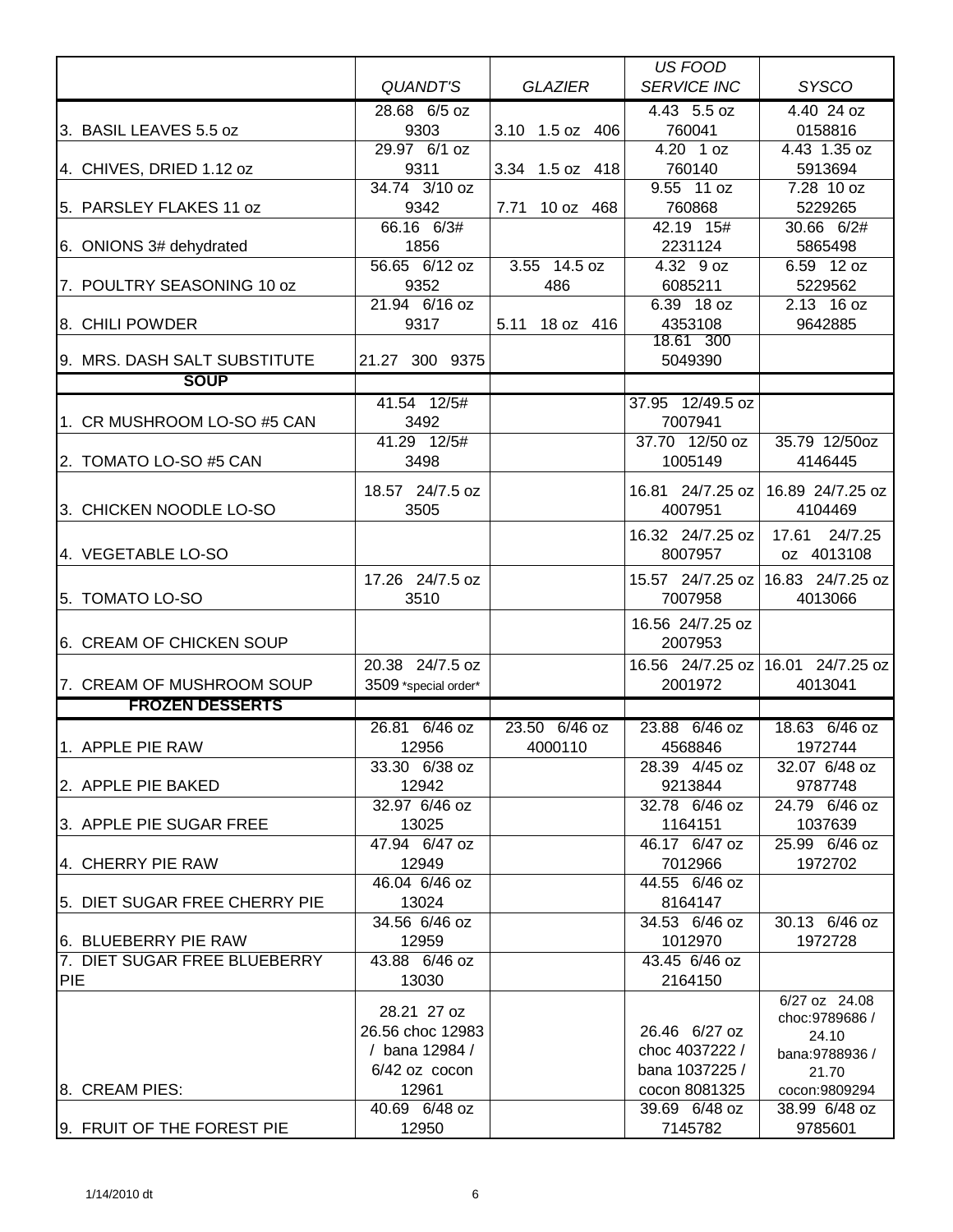|                                      |                        |                | US FOOD            |                          |
|--------------------------------------|------------------------|----------------|--------------------|--------------------------|
|                                      | <b>QUANDT'S</b>        | <b>GLAZIER</b> | <b>SERVICE INC</b> | <b>SYSCO</b>             |
| 10. CARROT CAKE premade, 3           | 57.80 4/12x16          |                | 40.52 4/59 oz      | 61.67 4/99 oz            |
| sheets/box                           | 12953                  |                | 8037590            | 2296507                  |
|                                      | 22.13 240/1 oz         |                | 32.53 320/1 oz     | 34.37 320/1 oz           |
| 11. OATMEAL COOKIES - ready to bake  | 13399                  |                | 8201659            | 7040538                  |
|                                      | 25.32 4/46 oz          |                | 29.75 6/36 oz      | 26.36 6/38 oz            |
| 11. LEMON PIE                        | 13012 (meringue)       |                | 1037274            | 9788522                  |
|                                      | 31.27 6/30 oz          |                | 31.00 6/33 oz      | 25.94 6/33 oz            |
| 12. BOSTON CREAM PIE                 | 13001                  |                | 9037292            | 1972090                  |
|                                      |                        |                |                    | 31.68 200/.75 oz         |
|                                      |                        |                |                    |                          |
| 13. DIABETIC COOKIES - ready to bake | 19.89 5# 13005         |                |                    | 5754403                  |
|                                      | 5.48 24/4 oz           |                | 12.13 48/4 oz      | 17.67 96/4 oz            |
| 14. VANILLA ICE CREAM - individual   | 10691                  |                | 766907             | 2220200                  |
| 15. CHOCOLATE ICE CREAM -            | 5.48 24/4 oz           |                | 12.13 48/4 oz      | 17.67 96/4 oz            |
| individual                           | 10692                  |                | 766899             | 2220226                  |
| 16. NSA VANILLA ICE CREAM -          | 6.04 24/4 oz           |                | 15.53 48/4 oz      | 5.12 24/4 oz             |
| individual                           | 10695                  |                | 4968996            | 2376770                  |
| 17. NSA CHOCOLATE ICE CREAM -        | 6.04 24/4 oz           |                |                    | 5.12 24/4 oz             |
| individual                           | 10694                  |                |                    | 7769383                  |
| <b>JUICES</b>                        |                        |                |                    |                          |
|                                      | 26.54 12/46 oz         |                | 20.92 12/46 oz     | 22.08 12/46 oz           |
| 1. ORANGE                            | 3017                   |                | 3327400            | 4111456                  |
|                                      |                        |                |                    |                          |
|                                      | 21.78 12/46 oz         |                | 19.63 12/46 oz     | 20.97 12/46 oz           |
| 2. PINEAPPLE                         | 3012                   |                | 2006625            | 5116504                  |
|                                      | 23.15 12/46 oz         | 17.99 12/46 oz | 19.75 12/46 oz     | 15.72 8/64 oz            |
| 3. APPLE                             | 3018                   | 1046           | 5327762            | 7445291                  |
|                                      |                        |                |                    |                          |
|                                      | 18.58 12/46 oz         | 19.32 12/46 oz | 16.08 12/46 oz     | 16.67 12/46 oz           |
| 4. TOMATO                            | 2680                   | 50185          | 5327788            | 1728518                  |
|                                      | 26.49 12/46 oz         |                | 23.53 12/46 oz     | 23.13 12/46 oz           |
| 5. CRANBERRY                         | 3013                   |                | 5326640            | 2354397                  |
|                                      | 24.17 48/5.5 oz        |                | 22.33 48/5.5 oz    | 21.38 48/5.5 oz          |
| 6. V-8 EZO LO SO, low sodium         | 2693                   |                | 7020548            | 5142187                  |
|                                      | 20.47 48/5.5 oz        |                | 19.28 48/5.5 oz    | 17.13 48/5.5 oz          |
| 7. ORANGE JUICE EZO                  | 2640                   |                | 6470132            | 4164018                  |
|                                      | 20.49 48/5.5 oz        |                | 17.03 48/5.5 oz    | 17.76 48/5.5 oz          |
| 8. CRANBERRY EZO                     | 2617                   |                | 2470003            | 4164364                  |
|                                      | 19.47 48/5.5 oz        |                | 19.49 48/5.5 oz    | 17.57 48/5.5 oz          |
| 9. GRAPEFRUIT EZO                    | 2624                   |                | 3470119            | 4164026                  |
|                                      | 17.24 48/6 oz          |                | 20.58 48/6 oz      | 16.62 48/6 oz            |
| 10. PINEAPPLE EZO                    | 2653                   |                | 4470019            | 4121950                  |
|                                      | 20.09 48/5.5 oz        |                | 20.39 48/5.5 oz    | 16.93 48/5.5 oz          |
| 11. APPLE EZO                        | 2602                   |                | 4469870            | 4164034                  |
|                                      | 30.31 12/46 oz         |                | 25.84 12/46 oz     | 20.81 12/46 oz           |
|                                      |                        |                |                    |                          |
| 12. GRAPE JUICE                      | 3020                   |                | 5327887            | 4677621                  |
|                                      | 18.35 48/5.5 oz        |                | 24.92 48/5.5 oz    | 16.70 48/5.5 oz          |
| 13. PC GRAPE JUICE 5.5 oz            | 26.39<br>18.40 48/6 oz |                | 4470142            | 4164497<br>16.57 48/6 oz |
| 14. EZO TOMATOE JUICE                | 2683                   |                |                    | 5161658                  |
|                                      |                        |                |                    |                          |
| <b>VEGETABLES</b>                    |                        |                |                    |                          |
|                                      | 20.90 6/10#            | 22.56 6/10#    | 19.32 6/10#        | 17.66 6/10#              |
| 1. TOMATO CATSUP                     | 1484                   | 20721          | 3330750            | 4113361                  |
|                                      | 17.07 6/10#            | 25.74 6/10#    | 20.70 6/10#        | 16.10 6/10#              |
| 2. SLICED BEETS                      | 1340                   | 10419          | 8330094            | 4109328                  |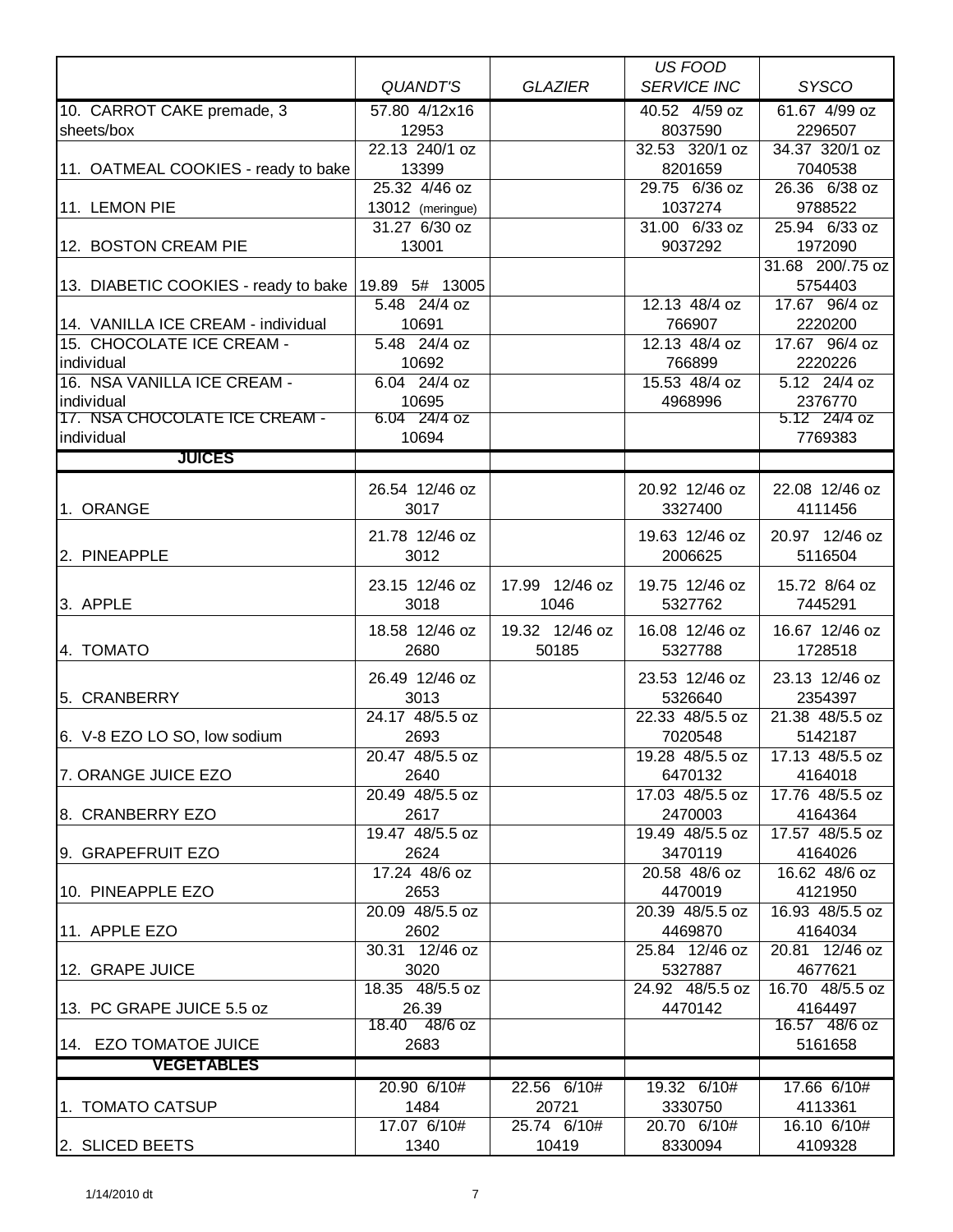|                                    |                          |                      | US FOOD                  |                        |
|------------------------------------|--------------------------|----------------------|--------------------------|------------------------|
|                                    | <b>QUANDT'S</b>          | <b>GLAZIER</b>       | <b>SERVICE INC</b>       | <b>SYSCO</b>           |
|                                    | 16.70 6/10#              | 25.56 6/10#          | 17.16 6/10#              | 16.10 6/10#            |
| 3. DICED BEETS                     | 1334                     | 3245                 | 6329270                  | 4109328                |
| 4. SPAGHETTI SAUCE, comparable to  | 32.56 6/10#              | 27.54 6/10#          | 29.78 6/10#              | 19.38 6/10#            |
| Angela Mia                         | 6778                     | 50130                | 9008475                  | 8173423                |
|                                    | 35.38 6/10#              |                      |                          | 30.12 6/10#            |
| 5. GREEN PEPPERS                   | 1994                     |                      |                          | 4189247                |
|                                    | 38.87 6/10#              |                      |                          | 30.76 6/10#            |
| 6. RED PEPPERS                     | 1981<br>27.70 6/10#      | 32.70 6/10#          | 31.19 6/10#              | 4485447<br>26.39 6/10# |
| 7. MUSHROOMS                       | 1788                     | 30053                | 7330137                  | 4309357                |
|                                    | 20.79 6/10#              |                      | 20.10 6/10#              | 14.94 6/10#            |
| 8. NORTHERN BEAN                   | 1180                     |                      | 4330130                  | 4062360                |
|                                    | 34.40 6/10#              |                      |                          | 36.49 6/3.55#          |
| 9. POTATO PEARL Vitamin C Enriched | 2082                     |                      |                          | 4675138                |
|                                    | 6/10#<br>22.77           | 24.48 6/10#          | 21.19 6/10#              | 22.29 6/10#            |
| 10. STEWED TOMATO Grade A          | 2214                     | 50148                | 9330176                  | 5096474                |
|                                    | 30.10 6/10#              | 38.64 6/10#          | 32.84 6/10#              | 29.64 6/10#            |
| 11. TOMATO PASTE Grade A           | 6783                     | 50136                | 3340163                  | 4030664                |
|                                    | 31.54 6/10#              | 30.00 6/10#          | 26.54 6/10#              | 26.68 6/10#            |
| 12. SWEET POTATOES, syrup Grade A  | 2054                     | 797100               | 2326502                  | 4114625                |
|                                    | 24.97 6/10#              | 22.14 6/10#          | 19.43 6/10#              | 20.79 6/10#            |
| 13. PIZZA SAUCE Grade A            | 2193                     | 50149                | 3328150                  | 4189387                |
|                                    | $23.25$ 6/10#            |                      | 25.79 6/10#              | 24.97 6/10#            |
| 14. POTATOES DICED                 | 2052                     |                      | 3330040                  | 4108866                |
| 15. TOMATO SAUCE                   | 18.88 6/10#<br>2294      | 21.00 6/10#<br>50138 | 18.40 6/10#<br>7328503   | 18.06 6/10#<br>4001921 |
| 16. FRESH VAC PACKED DICED         |                          |                      |                          | 14.08 2/10#            |
| <b>POTATOES</b>                    |                          |                      |                          | 2598159                |
|                                    | $\overline{36.62}$ 4/gal |                      | $\overline{34.70}$ 4/gal | 25.14 4/gal            |
| 17. CANNONBALL BBQ SAUCE           | 8283                     |                      | 1205442                  | 0973503                |
|                                    | 69.69 6/10#              | 73.38 6/10#          | 66.82 6/106 oz           | 65.61 6/10#            |
| 18. CANNED BEEF STEW               | 6848                     | 490                  | 83055                    | 4067039                |
|                                    | 21.20 6/10#              | 26.70 6/10#          | 24.78 6/10#              | 19.93 6/10#            |
| 19. CANNED CREAM STYLE CORN        | 1626                     | 10593                | 8330086                  | 0582106                |
|                                    | 25.29 6/10#              | 25.38 6/10#          | 23.50 6/10#              | 24.73 6/10             |
| 20. CANNED CHILI SAUCE             | 1496                     | 50137                | 9328543                  | 5096490                |
|                                    | 21.70 6/10#              | 25.56 6/10#          | 18.01 6/10#              | 16.38 6/10#            |
| 21. CANNED GREEN BEANS             | 1216                     | 7259                 | 4330270                  | 4905949                |
|                                    | 20.29 6/10#              | 28.98 6/10#          | 21.20 6/10#              | 18.45 6/10#            |
| 22. CANNED WAX BEANS               | 1290<br>20.25 6/10#      | 3372<br>23.94 6/10#  | 6330260<br>16.89 6/10#   | 4935854<br>20.51 6/10# |
| 23. CANNED KIDNEY BEANS            | 1168                     | 10159                | 8224347                  | 6275018                |
|                                    | 28.91 12/5#              | 29.52 12/50 oz       |                          | 23.70 12/50 oz         |
| 24. BROWN GRAVEY                   | 6827                     | 3528                 |                          | 4184727                |
|                                    | 69.69 6/10#              |                      | 61.59 6/108 oz           |                        |
| 25. BEEF STEW                      | 6848                     |                      | 8327165                  |                        |
| <b>FRUITS</b>                      |                          |                      |                          |                        |
| 1. APPLESAUCE Unsweetened, Grade   | 16.34 6/10#              | 26.16 6/10#          | 20.89 6/10#              | 16.19 6/10#            |
| IA.                                | 127                      | 0338                 | 5328117                  | 7302151                |
|                                    | 18.24 72/4 oz            |                      | 21.30 72/4 oz            | 21.13 72/4 oz          |
| 2. PC APPLESAUCE, 40Z              | 146                      |                      | 5303086                  | 6818579                |
|                                    | 38.86 6/10#              |                      | 38.59 6/10#              | 39.07 6/10#            |
| 3. CRANBERRY SAUCE Whole, Grade A  | 334                      |                      | 4328498                  | 5729983                |
| 4. CRANBERRY SAUCE, Jellied, Grade | 38.36 6/10#              | 41.76 6/10#          | 32.60 6/10#              | 34.17 6/10#            |
| A                                  | 355                      | 23207                | 2328490                  | 5729967                |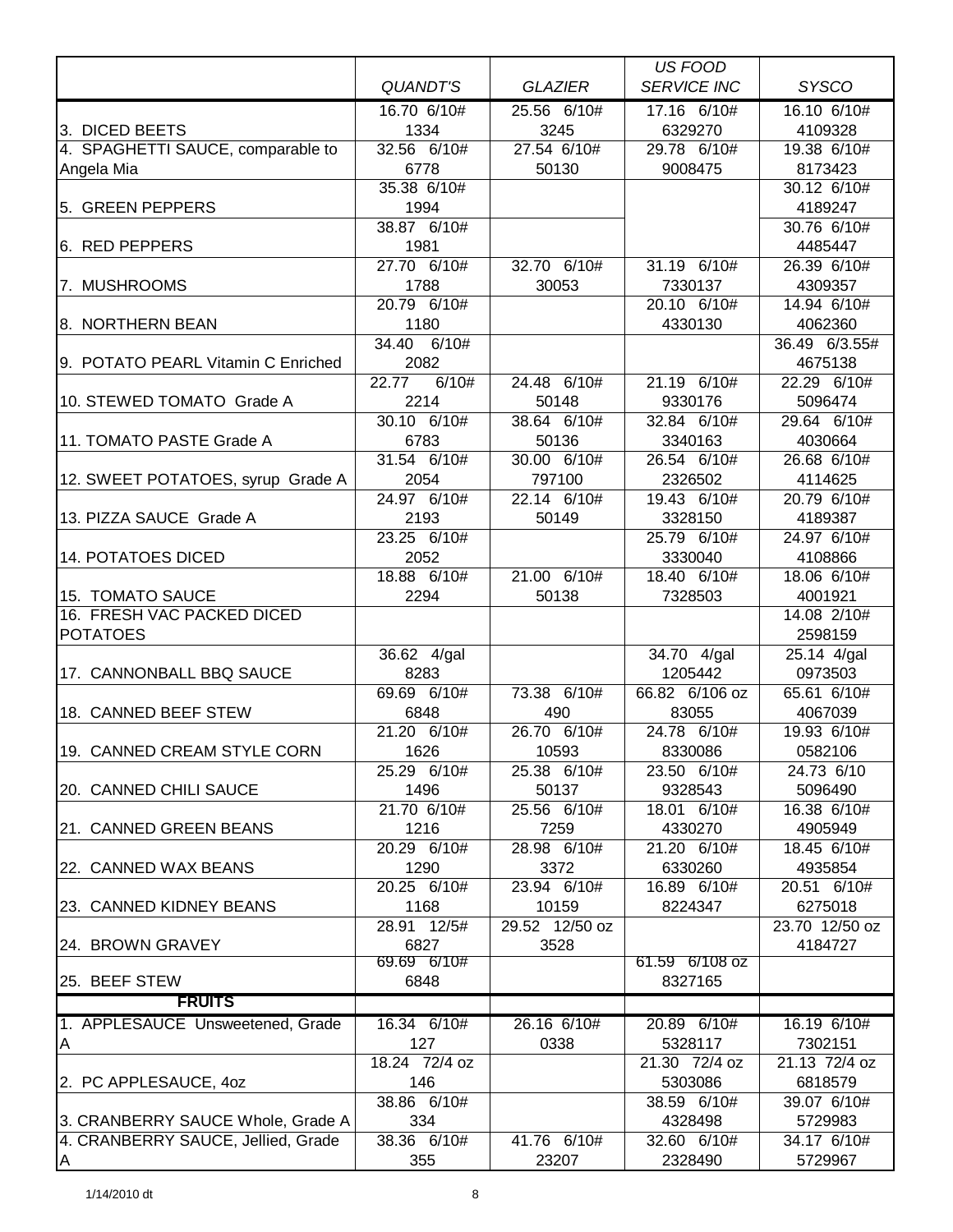|                                        |                 |                | US FOOD                  |                     |
|----------------------------------------|-----------------|----------------|--------------------------|---------------------|
|                                        | QUANDT'S        | <b>GLAZIER</b> | <b>SERVICE INC</b>       | <b>SYSCO</b>        |
|                                        |                 | 27.72 6/10#    | 34.51 6/10#              | 23.20 6/10#         |
| 5. FRUIT COCKTAIL                      | 24.49 6/10# 410 | 6450           | 9328329                  | 4503124             |
| 6. PEACHES yellow, light cling halves, |                 |                |                          | 23.85 6/10#         |
| Grade A                                |                 |                |                          | 4331914             |
|                                        | 23.71 6/10#     | 33.30 6/10#    |                          | 21.58 6/10#         |
| 7. PEACHES sliced, light Grade A       | 585             | 2072           |                          | 4218996             |
|                                        | 21.24 6/10#     | 36.60 6/10#    | 34.34 6/10#              | 27.89 6/10#         |
| 8. PEARS halves, light Grade A         | 642             | 13229          | 1328111                  | 4261889             |
|                                        | 22.17 6/10#     |                | 34.68 6/10#              | 20.37 6/10#         |
| 9. PEARS pieces, light Grade A         | 645             |                | 4328159                  | 6109981             |
| 10. CRUSHED PINEAPPLE: fancy, juice    |                 | 23.28 6/10#    | $\overline{29.09}$ 6/10# | 18.76 6/10#         |
| Hawaiian Coarse, Grade A               | 20.54 6/10 770  | 905869         | 3333788                  | 4285839             |
| 11. SLICED APPLES: sliced, juice or    | 32.54 6/10#     | 38.52 6/10#    | 30.41 6/10#              | 22.26 6/10#         |
| water packed, Grade A                  | 104             | 320            | 1328376                  | 4119343             |
|                                        |                 | 22.26 6/10#    | 24.62 6/10#              | 18.60 6/10#         |
| 12. PINEAPPLE TIDBITS: light, Grade A  | 17.46 6/10# 784 | 905267         | 6333504                  | 4281689             |
| 13. PINEAPPLE, sliced, juice packed,   |                 |                | 28.02 6/10#              | 21.49 6/10#         |
| Grade A                                | 21.38 6/10# 730 |                | 6333785                  | 4301958             |
|                                        | 25.79 6/10#     | 22.74 6/10#    | 21.23 6/10#              | 17.39 6/10#         |
| 14. MANDARIN ORANGE, sections, light   | 490             | 6615           | 1333814                  | 1009208             |
| 15. FRUIT MEDLEY, Festival/Classic,    |                 |                | 26.94<br>2/8#            | 14.15 1/8#          |
| melon pieces, grapes, etc              |                 |                | 9437054                  | 2527786             |
| 16. TROPICAL FRUIT, papaya, banana,    | 33.72 6/10#     | 32.64 6/10#    | $\overline{32.20}$ 6/10# | 30.61 6/10#         |
| etc.                                   | 431             | 371163         | 3457033                  | 3279536             |
|                                        | 25.53 24/6pk    |                | 33.63 24/15 oz           | 24.99 144/1.5 oz    |
| 17. SEEDLESS RAISINS                   | 3962            |                | 8054454                  | 9387317             |
| 18. FROZEN STRAWBERRIES,               | 46.71 6/6.5#    |                | 13.35 10#                | 34.71 30#           |
| <b>UNSWEETENED</b>                     | 10018           |                | 7419294                  | 1024421             |
| 19. FROZEN STRAWBERRIES,               |                 | 39.90 6/6.5#   | 34.29 30#                | 36.81 6/6.5#        |
| <b>SWEETENED</b>                       |                 | 16130          | 2327625                  | 7018435             |
|                                        |                 |                |                          | 48/4 oz 19.60       |
|                                        |                 |                |                          | peach 9704917 /     |
|                                        |                 |                | 16.81 36/4 oz            | 19.50 mix 9705047 / |
| 20. FRUIT CUPS                         |                 |                | 5301916                  | pear 9704974        |
|                                        | 31.88 6/10#     |                |                          |                     |
| 21. APRICOTS                           | 169             |                |                          |                     |
| <b>VEGETABLES - FROZEN</b>             |                 |                |                          |                     |
|                                        | 10.88 20#       | 13.92 12/2#    | 13.87 20#                | 17.94 3/10#         |
| 1. CUT GREEN BEANS, Grade A            | 12110           | 90064          | 3328226                  | 3832458             |
|                                        | 19.89 12/2.5#   | 26.25 12/2.5#  | 19.03 12/2#              | 17.61 12/2#         |
| 2. CUT WAX BEANS, Grade A              | 12058           | 15310          | 9328410                  | 1877026             |
|                                        | 12.39 20#       | 18.45 12/2.5#  | 17.69 20#                | 20.85 3/10#         |
| 3. CUT BROCCOLI, Grade A               | 12015           | 15350          | 4328423                  | 4073318             |
|                                        | 18.92 12/2#     | 16.32 12/2#    | 33.80 12/2.5#            | 18.60 12/2#         |
| 4. BRUSSEL SPROUTS, Grade A            | 12020           | 15420          | 8328536                  | 6531958             |
|                                        | 10.57 20#       | 12.72 12/2#    | 13.44 20#                | 12.91 3/10#         |
| 5. CUT CARROTS, Grade A                | 12104           | 15480          | 4328142                  | 3835865             |
|                                        | 14.65 20#       | 17.16 12/2#    | 20.24 20#                | 18.28 12/2#         |
| 6. BABY CARROTS, whole Grade A         | 12106           | 15500          | 3327848                  | 1055508             |
|                                        | 22.03 12/3#     | 23.04 12/3#    | 33.67 12/3#              | 20.37 12/3#         |
| 7. SPINACH, chopped Grade A            | 12084           | 443332         | 5328109                  | 1092881             |
|                                        | 15.04<br>12/2#  |                | 25.62 12/2#              | 15.79 12/2#         |
| 8. CAULIFLOWER, grade A                | 12026           |                | 6328132                  | 1179423             |
|                                        | 14.34 20#       | 21.00 12/2.5#  | 14.00 20#                | 19.39 3/10#         |
| 9. CORN, Grade A                       | 12120           | 90534          | 4328233                  | 3836889             |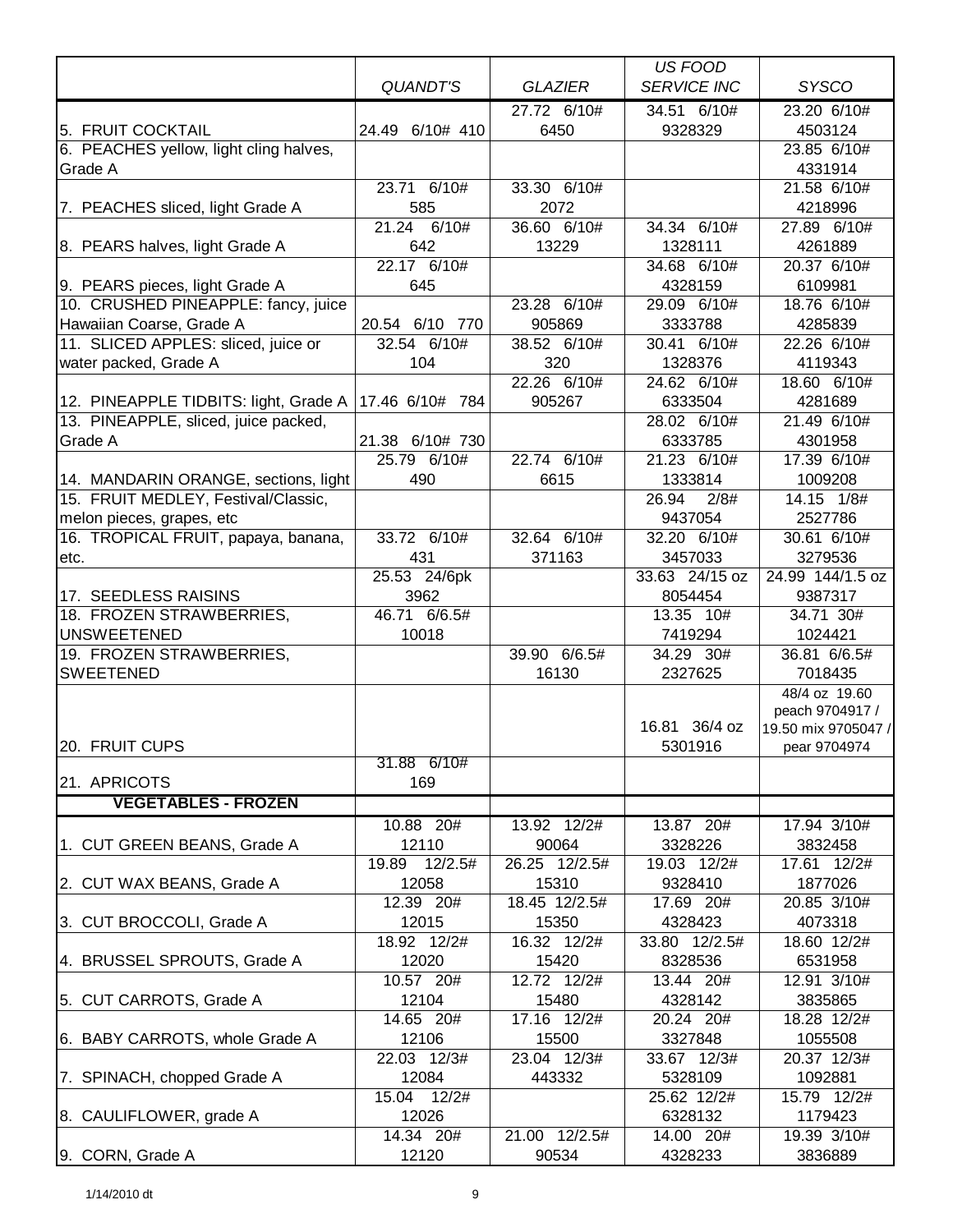|                                 |                        |                      | US FOOD                   |                      |
|---------------------------------|------------------------|----------------------|---------------------------|----------------------|
|                                 | QUANDT'S               | <b>GLAZIER</b>       | <b>SERVICE INC</b>        | <b>SYSCO</b>         |
| 10. MIXED VEGETABLES Grade A, 5 | 12.32 20#              | 23.19 12/2.5#        | 27.69 12/2.5#             | 22.75 12/2.5#        |
| way mix                         | 12121                  | 15640                | 2328276                   | 1054493              |
|                                 | 14.72 20#              | 16.32 12/2#          | 20.98 20#                 | 18.43 12/2#          |
| 11. ORIENTAL BLEND, Grade A     | 12126                  | 15720                | 7328446                   | 8491383              |
|                                 | 13.42 20#              | 22.50 12/2.5#        |                           | 20.06 3/10#          |
| 12. SWEET PEAS, Grade A         | 12114                  | 90624                |                           | 3837903              |
|                                 | 19.47 12/2.5#          | 20.10 12/2.5#        | 15.23 20#                 | 21.41 30#            |
| 13. PEAS/CARROTS, Grade A       | 12079                  | 15740                | 5328075                   | 3959277              |
|                                 | 27.44<br>12/4#         |                      | 33.17 12/4#               | 30.68 12/4#          |
| 14. HUBBARD SQUASH, Grade A     | 12091                  |                      | 9329590                   | 0571240              |
|                                 | 14.34 6/2.5#           |                      | 27.94 6/2.5#              | 14.28 6/2.5#         |
| 15. ASPARAGUS, Grade A          | 12005                  |                      | 9328212                   | 1532159              |
|                                 | 18.01 12/2#            |                      | 17.66 12/2#               | 16.41 12/2#          |
| 16. IT CUT GREEN BEANS, Grade A | 12062                  |                      | 3328218                   | 1389931              |
|                                 | 15.23 12/2#            | 17.16 12/2#          | 20.78 12/2#               | 17.05 12/2#          |
| 17. BROCCOLI SPEARS, Grade A    | 12012                  | 15380                | 1328491                   | 1025006              |
|                                 | 31.16 12/2.5#          |                      | 33.26 12.2.5#             | 21.81 20#            |
| 18. LIMA BEANS, Grade A         | 12008                  |                      | 3328176                   | 1496793              |
|                                 | 17.69 12/2#            |                      |                           | 21.90 12/2#          |
| 19. CAPRI MIX, Grade A          | 12131                  |                      |                           | 1528769              |
|                                 | 15.11 20#              | 19.68 12/2#          | 21.25 20#                 | 24.49 3/10#          |
| 20. ITALIAN MIX, Grade A        | 12130                  | 15620<br>18.00 12/2# | 8328296                   | 3840816              |
|                                 | 14.76 20# 12129        | 15950                | 23.12 20#<br>4328316      | 26.88 30#<br>3890969 |
| 21. WINTER BLEND, Grade A       | 14.87 20#              |                      | 24.74 6/4#                | 21.98 12/2#          |
| 22. SCAND BLEND, Grade A        | 12133                  |                      | 7327828                   | 1474980              |
|                                 | 19.09 12/2#            |                      | 27.50 6/4#                | 30.78 6/4#           |
| 23. JAPANESE STIR FRY, Grade A  | 12068                  |                      | 742874                    | 1874817              |
|                                 | 20.40<br>12/2#         |                      | 27.63 12/2#               | 31.91 6/4#           |
| 24. FAJITA STRIPS 12-2#         | 12092                  |                      | 8327579                   | 2182665              |
|                                 | 13.46 20#              | 16.08 12/2#          | 22.71 20#                 | 12.22 20#            |
| 25. CALIFORNIA BLEND, Grade A   | 12123                  | 15430                | 4328399                   | 2222115              |
|                                 | 26.27 6/5#             | 42.12 6/6#           | 15.71 6/5#                | 24.11 6/5#           |
| 26. BREAKFAST CUBE POTATOES     | 12167                  | 47727                | 8495152                   | 3644036              |
|                                 | 18.60 12/2#            |                      | 23.87 12/2#               | 17.66 12/2#          |
| 27. FRENCH GREEN BEANS          | 12056                  |                      | 4328225                   | 2266294              |
|                                 | 10.05 6/2#             |                      | 12.96 6/2#                | 8.40 6/2#            |
| 28. DICED ONIONS                | 12112                  |                      | 8327629                   | 6191712              |
|                                 | 12.32 6/5#             | 16.20 6/5#           | 13.49 6/5#                | 14.42 6/5#           |
| 29. FRENCH FRIES                | 12152                  | 32004                | 5377973                   | 8897878              |
|                                 | 21.15 12/3#            | 23.76 12/3#          | 35.73 12/3#               | 29.69 12/3#          |
| 30. FROZEN ZUCCHINI             | 12090                  | 15960                | 6328397                   | 1648369              |
|                                 | 23.26 12/2.5#          |                      | 32.34 12/2#               | 35.09 30#            |
| 31. FROZEN PEARL ONIONS         | 12087                  |                      | 4327631                   | 3959194              |
|                                 | 21.65 12/2#            | 20.88 12/2#          | 28.95 12/2#               | 20.56 12/2#          |
| 32. FROZEN DICED GREEN PEPPERS  | 12063                  | 15810                | 9328345                   | 1876069              |
| <b>PUDDING</b>                  |                        |                      |                           |                      |
|                                 |                        |                      |                           |                      |
| 1. REGULAR CHOCOLATE            | 23.41 12/28 oz<br>6080 |                      | 23.90 12/24 oz<br>8370652 |                      |
|                                 |                        |                      | 23.89 12/24 oz            | 26.37 12/24 oz       |
| 2. REGULAR BUTTERSCOTCH         |                        |                      | 3341310                   | 4325908              |
|                                 | 23.41 12/24 oz         |                      | 23.81 12/24 oz            |                      |
| 3. REGULAR VANILLA              | 6082                   |                      | 1370667                   |                      |
|                                 |                        |                      |                           |                      |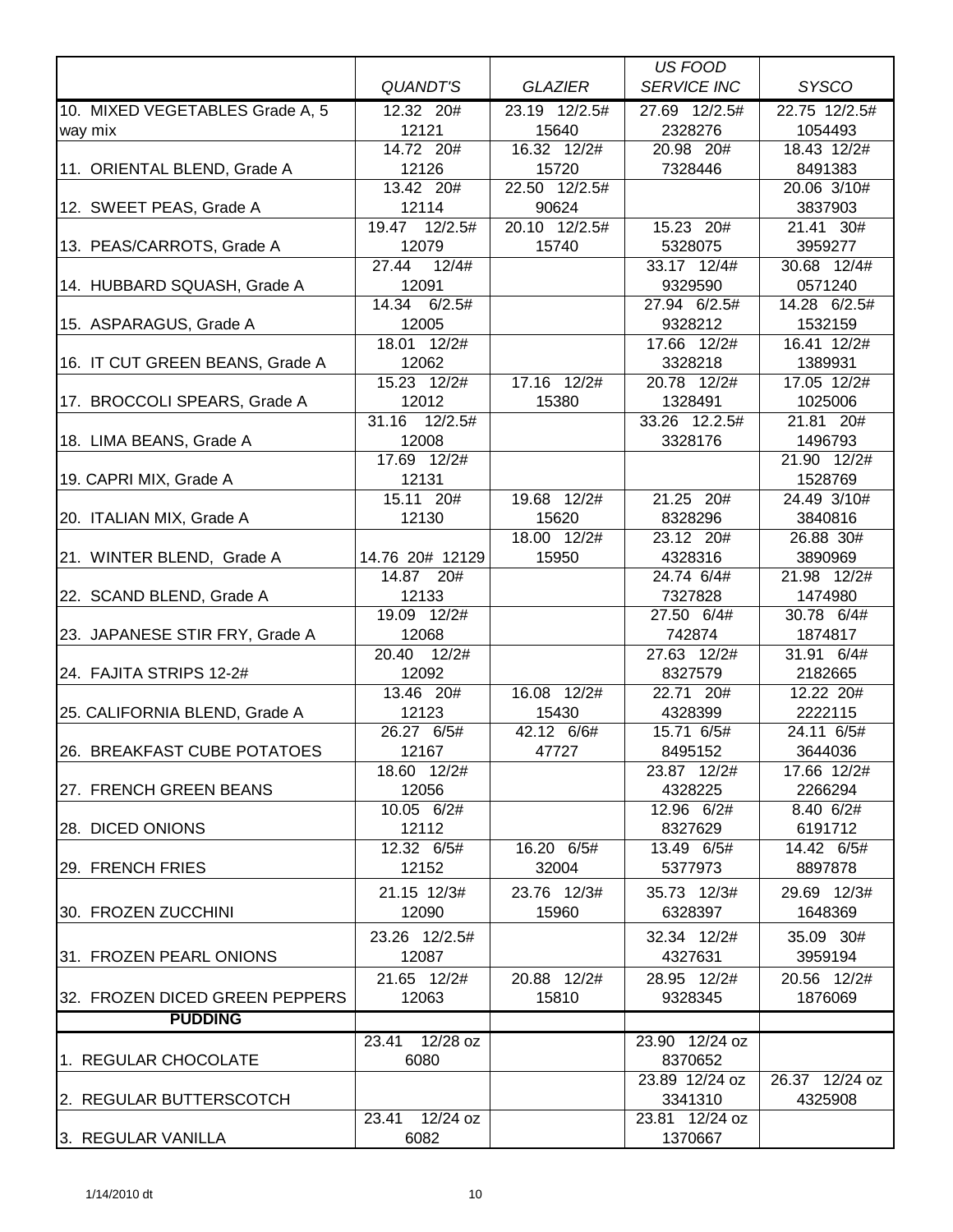|                                                 | <b>QUANDT'S</b>                          | <b>GLAZIER</b> | <b>US FOOD</b><br><b>SERVICE INC</b>                            | <b>SYSCO</b>                                                                                 |
|-------------------------------------------------|------------------------------------------|----------------|-----------------------------------------------------------------|----------------------------------------------------------------------------------------------|
|                                                 | 50.12 12/28 oz                           |                |                                                                 |                                                                                              |
| 4. REGULAR PISTACHIO                            | 6055 *special order*                     |                |                                                                 |                                                                                              |
|                                                 | 44.09 24/3.4 oz                          |                |                                                                 |                                                                                              |
|                                                 | van 6060 / choc                          |                |                                                                 |                                                                                              |
| 5. SUGAR FREE                                   | 6061 / butter 6062                       |                |                                                                 |                                                                                              |
| <b>6. SNACK PACK PUDDINGS</b>                   | 17.70 48/4 oz<br>choc 4153 / van<br>4152 |                | 16.29 48/4 oz<br>4258687-choc /<br>9258674-van /<br>4258661-tap | 48/3.5 oz 19.50<br>butter:6213615/16.28<br>tapicoa:6051452 /<br>choc:5661582/<br>van:5763834 |
| 7. DIABETIC SNACK PACK PUDDINGS                 |                                          |                | 20.37 48/4 oz<br>2258689-choc/<br>1258680-van /<br>6434021-tap  | 20.54 48/4 oz<br>rice:6959159 /<br>tapioca: 1642362 /<br>choc:2496560/<br>van:2619500        |
|                                                 | 25.84 6/10#                              |                | 38.07 12/24 oz                                                  | 45.36 12/24 oz                                                                               |
| 8. TAPIOCA PUDDING                              | 6120                                     |                | 3013398                                                         | 4222782                                                                                      |
|                                                 | 22.47 6/10#                              |                | 25.50 6/10#                                                     |                                                                                              |
| 9. LEMON PUDDING                                | 6114                                     |                | 1369719                                                         |                                                                                              |
| <b>JELLO</b>                                    |                                          |                |                                                                 |                                                                                              |
|                                                 |                                          |                |                                                                 | 21.23 12/24 oz<br>cherry: 4322533 /<br>lemon: 4322913 /                                      |
|                                                 | 12/24 oz<br>21.68                        |                |                                                                 | lime: 4322897 /<br>orange: 4322954 /                                                         |
|                                                 | 5948 red / 5950                          |                | 22.91 12/24 oz                                                  | rasp:5153671 /                                                                               |
| 1. REGULAR                                      | citrus                                   |                | 5343371 asst                                                    | straw:4322947                                                                                |
| 2. SUGAR FREE RED                               | 37.90 18/2.75 oz<br>5901                 |                | 54.85 18/2.75 oz<br>1371590                                     | 26.95 18/2.75 oz<br>7188711                                                                  |
|                                                 | 37.90 18/2.75 oz                         |                | 54.87 18/2.75 oz                                                | 26.95 18/2.75 oz                                                                             |
| 3. SUGAR FREE CITRUS                            | 5904                                     |                | 6371587                                                         | 7188701                                                                                      |
| <b>DAIRY</b>                                    |                                          |                |                                                                 |                                                                                              |
|                                                 | z. <del>oo</del><br>37324 (mont          |                |                                                                 | 44.24 4/5#                                                                                   |
| 1. MEXICAN SHREDDED CHEESE                      | jack)                                    |                |                                                                 | 2406189                                                                                      |
|                                                 | 4.10 lb 10#                              | 3.19 lb 10#    |                                                                 | 26.49 2/5#                                                                                   |
| 2. CHEESE, EXTRA SHARP, block                   | 37470                                    | 3208           |                                                                 | 3812971                                                                                      |
| 3. CHEESE AMER PROCESSED                        | 63.97 6/5# white                         | 62.40 6/5#     | 37.15 4/5#                                                      | 35.98 4/5#                                                                                   |
| <b>SLICED</b>                                   | 37354 / yellow 37353<br>18.47 4/gal      | 46158          | 8340770<br>20.09 4/gal                                          | 1609106<br>18.77 4/gal                                                                       |
| 4. MAYONNAISE                                   | 8400                                     |                | 7329113                                                         | 4002432                                                                                      |
|                                                 | 14.74 30/1#                              | 15.90 30/1#    | 15.77 30/1#                                                     | 16.41 30/1#                                                                                  |
| 5. MARGARINE                                    | 37075                                    | 10206          | 3363017                                                         | 6562211                                                                                      |
|                                                 | 2.22 lb 4/5#                             | 68.70 6/5#     | 44.19 4/5#                                                      | 67.08 6/5#                                                                                   |
| 6. MOZZARELLA CHEESE SHREDDED                   | 37628                                    | 205028         | 6382386                                                         | 7483654                                                                                      |
| 7. PARMESAN CHEESE                              | 53.11 4/5#<br>37217                      | 26.15 5# 61545 | 6.38 lb 10#<br>3362407                                          | 54.83 4/5#<br>6370571                                                                        |
|                                                 |                                          |                |                                                                 |                                                                                              |
| 8. PIZZA CRUST, 12x16" rectangular par<br>baked | 31.52 12/1 ea<br>16240                   |                | 34.65 14/20 oz<br>6100143                                       | 36.50 14/12 x 16<br>2286482                                                                  |
|                                                 |                                          |                |                                                                 |                                                                                              |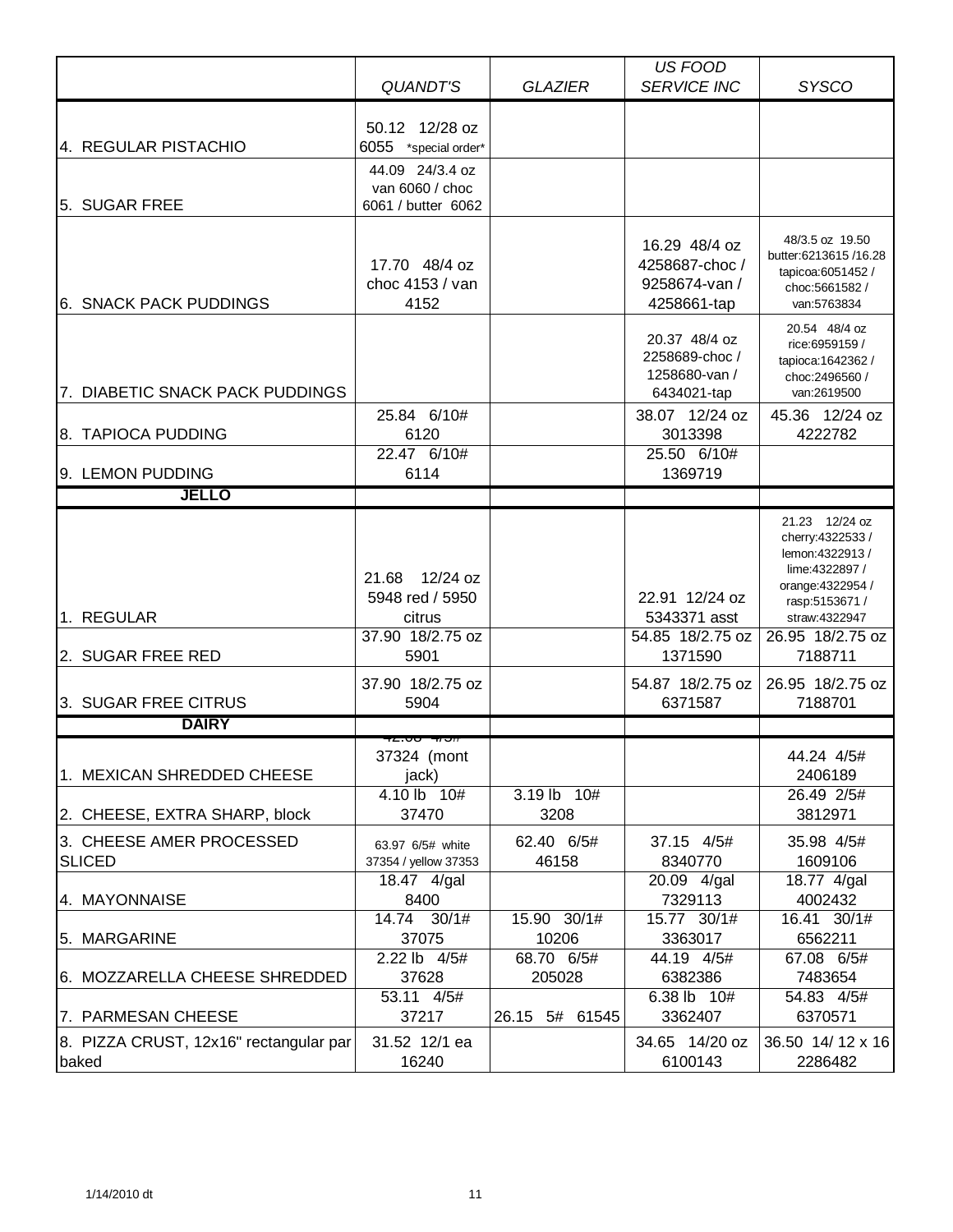|                                                         |                             |                        | US FOOD                      |                                                                          |
|---------------------------------------------------------|-----------------------------|------------------------|------------------------------|--------------------------------------------------------------------------|
|                                                         | <b>QUANDT'S</b>             | <b>GLAZIER</b>         | <b>SERVICE INC</b>           | <b>SYSCO</b>                                                             |
|                                                         |                             |                        |                              | 13.23 48/4 oz trix<br>wtrmln 5076607 / raspb<br>5076627 / straw/ban      |
| 9. YOGURT: 24/4 oz CONTAINERS<br><b>PER CASE</b>        | 10.52 24/4 oz<br>37924      |                        | 7.94 24/4 oz<br>8490708      | 5076611 / 12.69 strw<br>blue pch 7651885 / 6.85<br>24/4 oz straw 7275286 |
|                                                         | 26.43 6/5#                  |                        | 25.25 4/5#                   | 27.77 4/5#                                                               |
| 10. LOWFAT COTTAGE CHEESE                               | 37408                       |                        | 1340850                      | 5440193                                                                  |
| 11. SHREDDED SHARP CHEESE                               | 45.03 4/5#<br>37267         |                        | 48.75 4/5#<br>4373866        | 48.28 4/5#<br>1159946                                                    |
|                                                         | 31.71 3/gal                 |                        |                              | 25.96 3/gal                                                              |
| 12. LIQUID BUTTER                                       | 7248                        |                        |                              | 4577391                                                                  |
|                                                         | 22.17 12/14 oz              |                        | 31.52 12/32 oz               | 25.32 12/32 oz                                                           |
| 13. READY WHIP TOPPING                                  | 10316                       |                        | 180588                       | 7500570                                                                  |
|                                                         | 19.75 600/5 gm              | 20.40 600/5 grm        | 13.66 600/5 gr               | 15.40 900/5 gr                                                           |
| 14. PC MARGARINE cups                                   | 37061                       | 50068                  | 6397236                      | 6146468                                                                  |
|                                                         | 19.63 90 (8#)               | 32.76 936/5 grm        | 18.81 720/5 gr               | 19.26 720/5 gr                                                           |
| 15. PC BUTTER cups                                      | 37368                       | 19101                  | 700575                       | 8415242                                                                  |
|                                                         |                             |                        | 25.25 4/5#                   | 27.77 4/5#                                                               |
| 16. 1% COTTAGE CHEESE                                   |                             |                        | 1340850                      | 5440193                                                                  |
| <b>COOKIES &amp; CRACKERS</b>                           |                             |                        |                              |                                                                          |
| 1. GRAHAM CRACKERS, individual                          | 17.66 200/2 ct              |                        | 14.76 200/2 ct               | 17.17 200/2ct                                                            |
| packages<br>2. SALTINES UNSALTED TOPS,                  | 7944<br>12.57 300/2 ct      |                        | 1004852<br>11.94 300/2 ct    | 4307575<br>16.51 500/2ct                                                 |
| individual packages                                     | 7784                        |                        | 8010951                      | 4455028                                                                  |
|                                                         | 35.27 120/1 oz              |                        | 30.33 120/1 oz               | 32.15 120/1 oz                                                           |
| 3. FIG NEWTONS/indivudual pkgs.                         | 8090                        |                        | 9028655                      | 4220554                                                                  |
| 4. FIG NEWTONS #1                                       |                             |                        | 12/8 oz<br>11.19<br>8668907  |                                                                          |
| 5. SUGAR COOKIES frozen ready to                        | 34.76 240/1.5 oz            |                        |                              | 40.43 213/1.5 oz 42.68 216/1.5 oz                                        |
| bake dough                                              | 13386                       |                        | 6545289                      | 6219828                                                                  |
| 6. PEANUT BUTTER COOKIES ready to 51.19 240/1.5 oz      |                             |                        |                              | 40.43 213/1.5 oz 35.83 213/1.5 oz                                        |
| bake frozen dough                                       | 13382                       |                        | 9545260                      | 7220346                                                                  |
| 7. CHOCOLATE CHIP COOKIES frozen<br>ready to bake dough | 36.04 240/1.5 oz<br>13383   |                        | 40.43 213/1.5 oz<br>3545233  | 34.26 213/1.5 oz<br>7220775                                              |
| 8. LORNA DOONE COOKIE                                   | $120/1$ oz<br>29.06<br>8085 |                        | 25.31 120/4 ea<br>8013021    | 27.04 120/1 oz<br>4125852                                                |
| 9. SUGAR FREE COOKIE: Lemon                             | 38.27 120/3 ct<br>7808      |                        |                              |                                                                          |
| 10. SUGAR FREE COOKIE: Chocolate                        | 38.27 120/3 ct<br>7800      |                        |                              | 26.83 12/6.5 oz<br>2958288                                               |
| 11. SUGAR FREE COOKIE: Short                            | 38.27 120/8 ct              |                        |                              | 37.11 120/8 ct                                                           |
| <b>Bread</b>                                            | 7804                        |                        |                              | 3294980                                                                  |
| <b>MISC</b>                                             |                             |                        |                              |                                                                          |
| 1. BREAD STICKS                                         | 17.02 120/1.5 oz<br>13612   |                        | 23.45 170/1.5 oz<br>5963954  | 16.56 120/1.5 oz<br>2244523                                              |
| 2. ENGLISH MUFFINS                                      | 16.29 12/6 ct<br>13294      | 30.24 144/2 oz<br>1272 | 15.23 72/2 oz<br>5002126     | 20.24 12/12 ct<br>4183752                                                |
| 3. FROZEN WAFFLES                                       | 11.55 144/1.3 oz<br>13276   | 18.72 144<br>43573     | 12.36 12/12/.8<br>oz 7018765 | 9.60 144/.83 oz<br>3788908                                               |